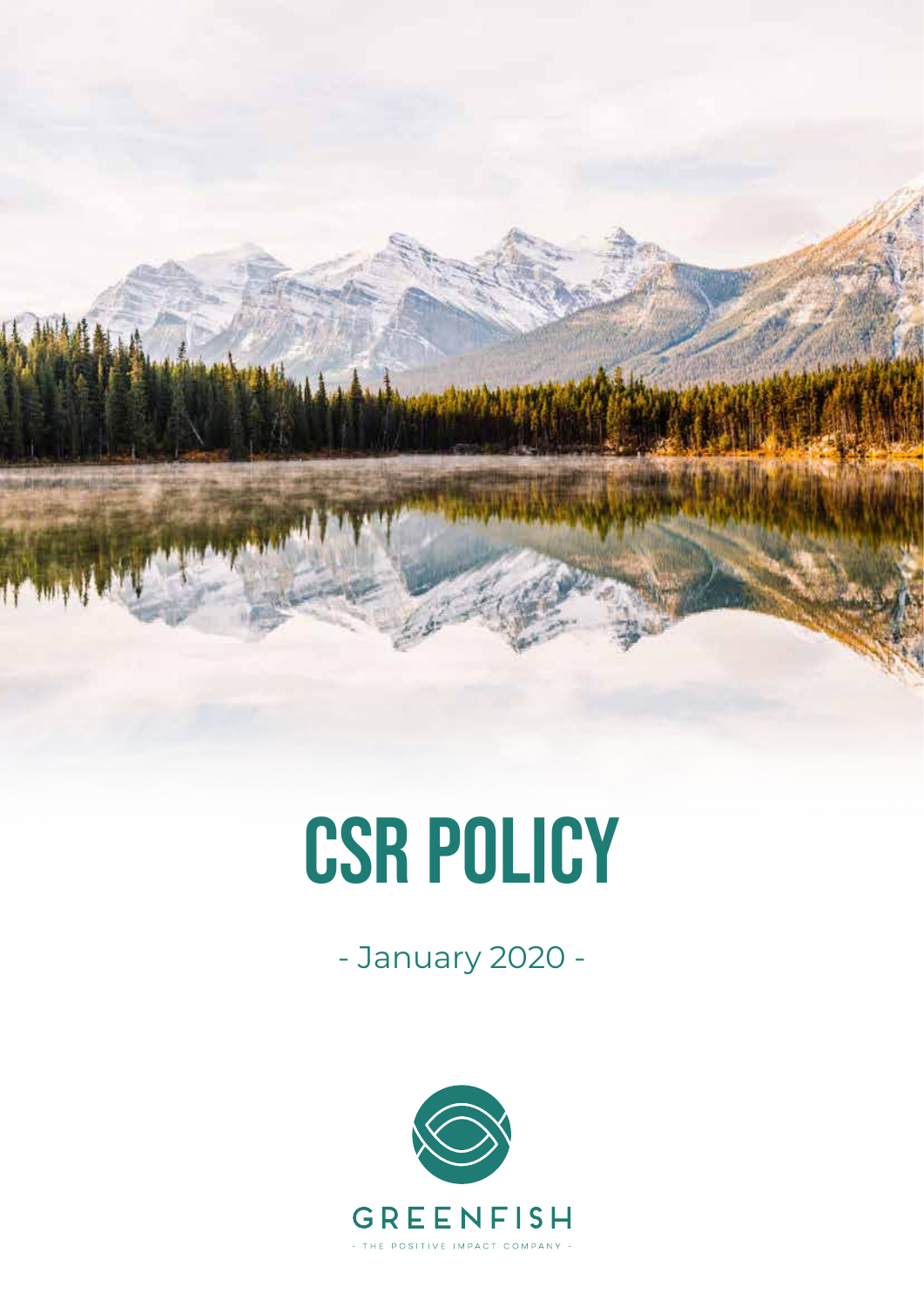# OUR GREENFISH POLICY

Everything you need to know

At Greenfish, we believe in a fully sustainable and profitable future. Growing rapidly, we are showing that success and profitability goes hand in hand with sustainability. With more than 200 of us across Europe, we provide sustainable consulting services and smart greentech solutions to organisations caring about the future. As a leader of opinion, we continuously innovate ourselves and create knowledge in the sustainable sector by setting up synergies between our consultants and our clients.

As the Positive Impact Company, we are committed to sustainable development through our three core values:



#### **TRANSPARENCY**

*Believing in honest and transparent relationships with our stakeholders*

COMMITMENT *Assisting our clients to achieve their sustainable business objectives through our range of services and greentech solutions*



#### **RESPONSIBILITY**

*Striving to positively impact our environment and minimize our human impact on the planet by carefully choosing our daily actions*

These are translated into our two service lines:

 ▶TECHNICAL ADVISORY provides you engineering support and know-how on the following competences: QHSE Management, Energy Transition, and Operational Performance.

 ▶ STRATEGIC ADVISORY targets strategic projects, evaluates your needs and provides expert advice on CSR & Sustainability, Energy Transition, Environmental Intelligence, Mobility, and Change Management.

Both service lines are supported by our Marketing & Communication Intelligence team, concentrating on knowledge creation and management.

Last year, our "Scale" program supported us in growing our network and further improving the positive impact we have on businesses. In that context, we fully embraced our ecosystem into our day-to-day activity and have been accepted as a participant of the UN Global Compact, which highlights our continuous commitment to further develop our sustainable business conduct.

This year, our "Unify" program will reinforce our commitment to conduct business and pursuing our goals in an innovative and unified way, across all of our locations. We do this in keeping with our mission, vision and values as a one global company. This will strategically strenghten our positive and sustainable impact on society, as well as foster value creation for all our stakeholders.

Not only current opportunities, but also the technologies of the future to solve environmental issues make me optimistic. Today's awareness about climate change convinced businesses to take into account sustainability into their long-term business strategies.

As the Chief Executive Officer of Greenfish, I am resolute to maintain the leadership and provide the resources to make sure that this policy is fully endorsed by our company. Finally, I would like to invite all our stakeholders to join us on the journey to sustainable growth for the future.

Thank you,

*Chief Executive Officer*

Nassim Daoudi (Brussels, January 31st, 2020)

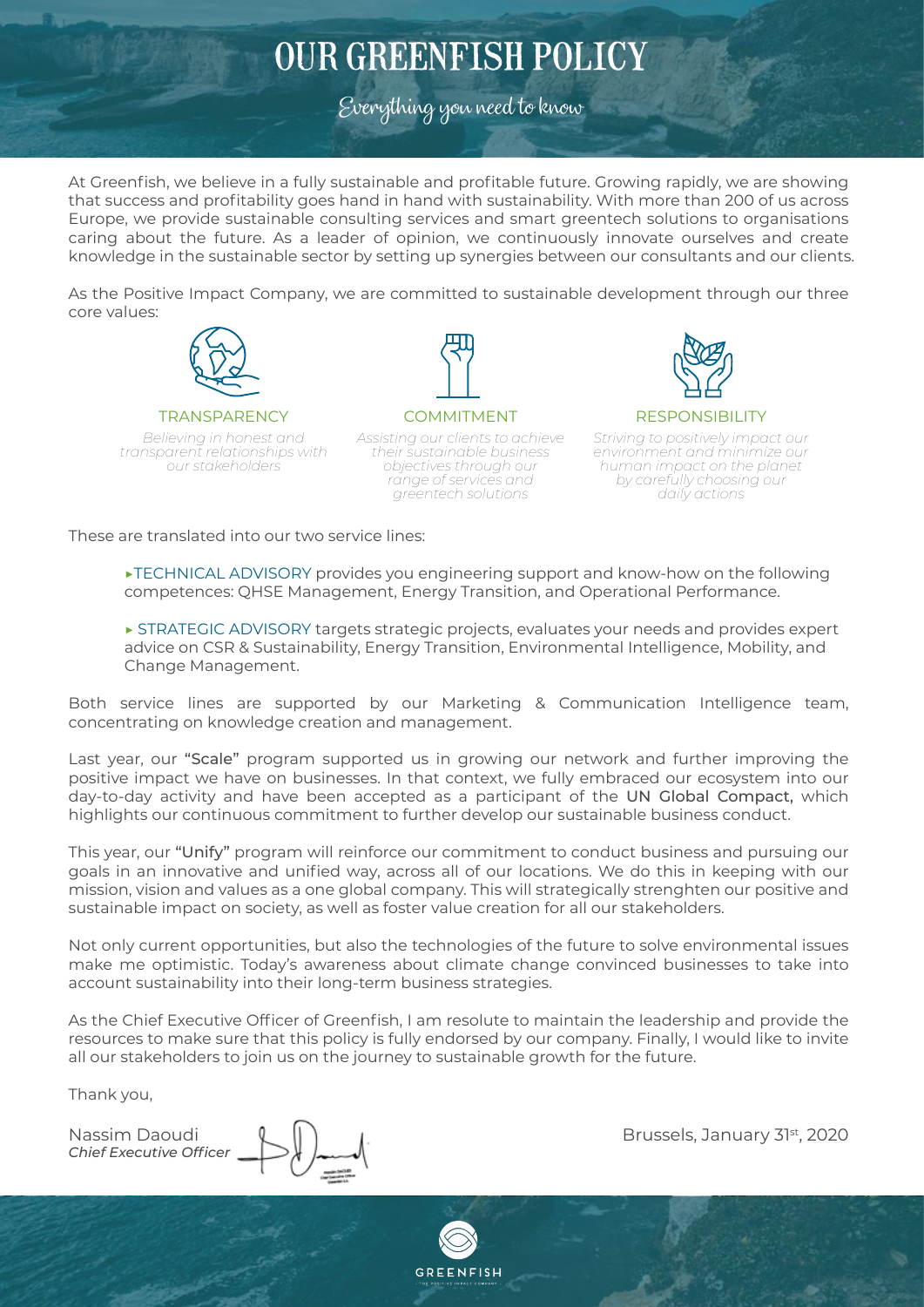# **TABLE OF CONTENT**

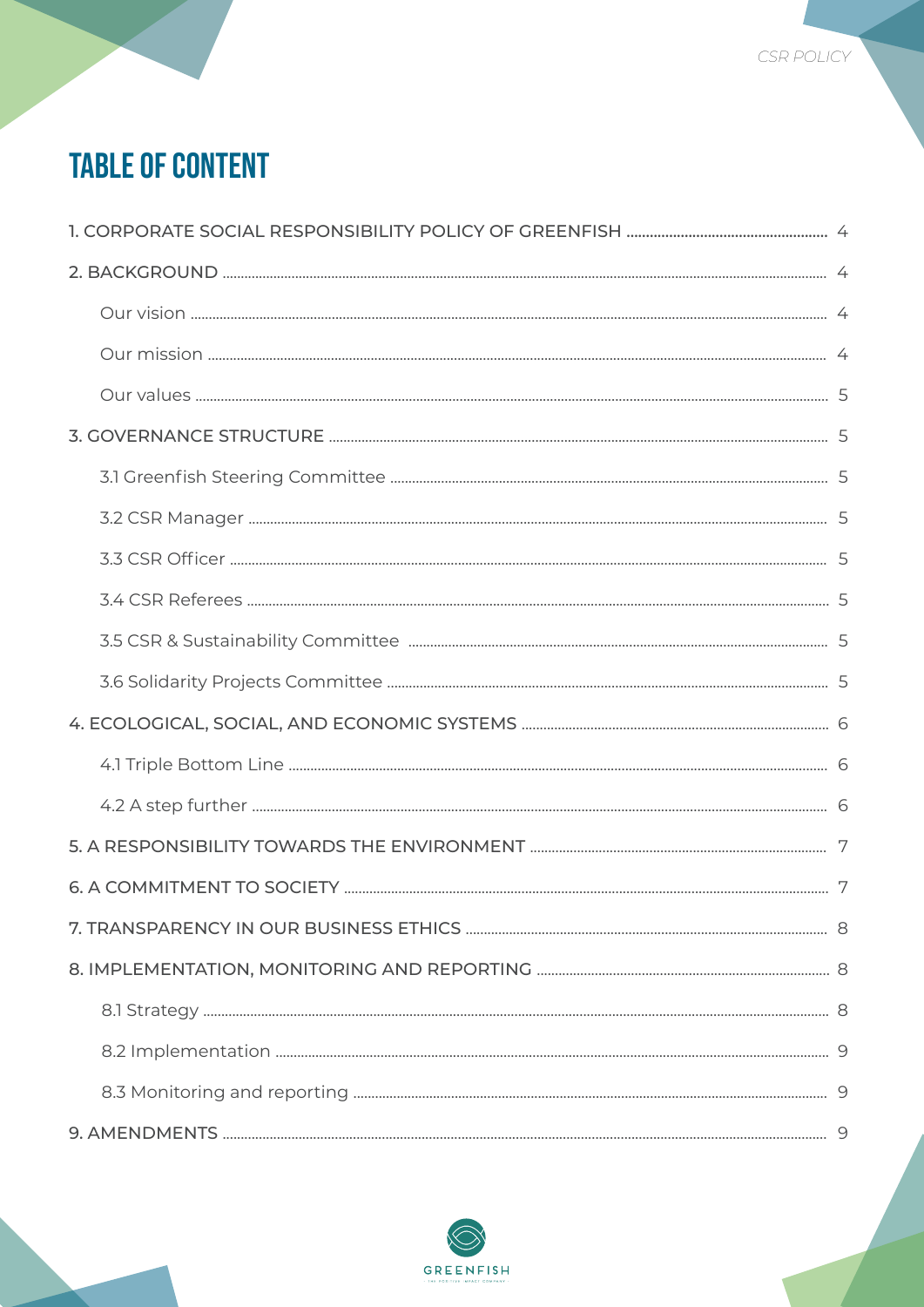# 1. CORPORATE SOCIAL RESPONSIBILITY POLICY OF GREENFISH

This policy is to communicate our philosophy and commitment towards the principles and practice of corporate social responsibility and sustainability. It sets out our guideline from which we derive social and environmental relevant programs for sustainable development and set out clear and uniformed standards for ensuring that all business operations are carried out in an ethical manner besides assuring compliance to (inter)national law and regulations.

Through our core values, it ensures a governance structure that guarantees equal, compliant and transparent operations and service while fostering, at the same time, a company culture which enables employees to make ethical, safe and sustainable decisions.

By continuously seeking for opportunities to minimise our environmental footprint and by assuring the quality of our services through educating our employees. Also, it is important to align with the latest trends and innovations, which as a result, will provice a healthy and safe environment.

### 2. BACKGROUND

#### OUR VISION

Conscious of the human impact on our planet, we believe in a fully sustainable and profitable future.

#### OUR MISSION

We provide sustainable consulting services and smart green tech solutions to organisations caring about their future and willing to remain competitive. We constantly position our consultants and client's needs at the heart of our business while actively looking for the latest innovations and trends in sustainability.

Therefore, we established five pillars around which to implement our CSR Strategy for 2019 (figure 2). As CSR & Sustainability are intrinsically linked to our core business, we have established ourselves as an opinion leader in these topics which ensures us to walk the talk. By doing so, our day-to-day business activities will create both short- and long-term value for society as well as external and internal benefits. All this will set the ground for our CSR & Sustainability service line, in which we can further accelerate creating a positive impact.



*Figure 1: CSR strategy mission*

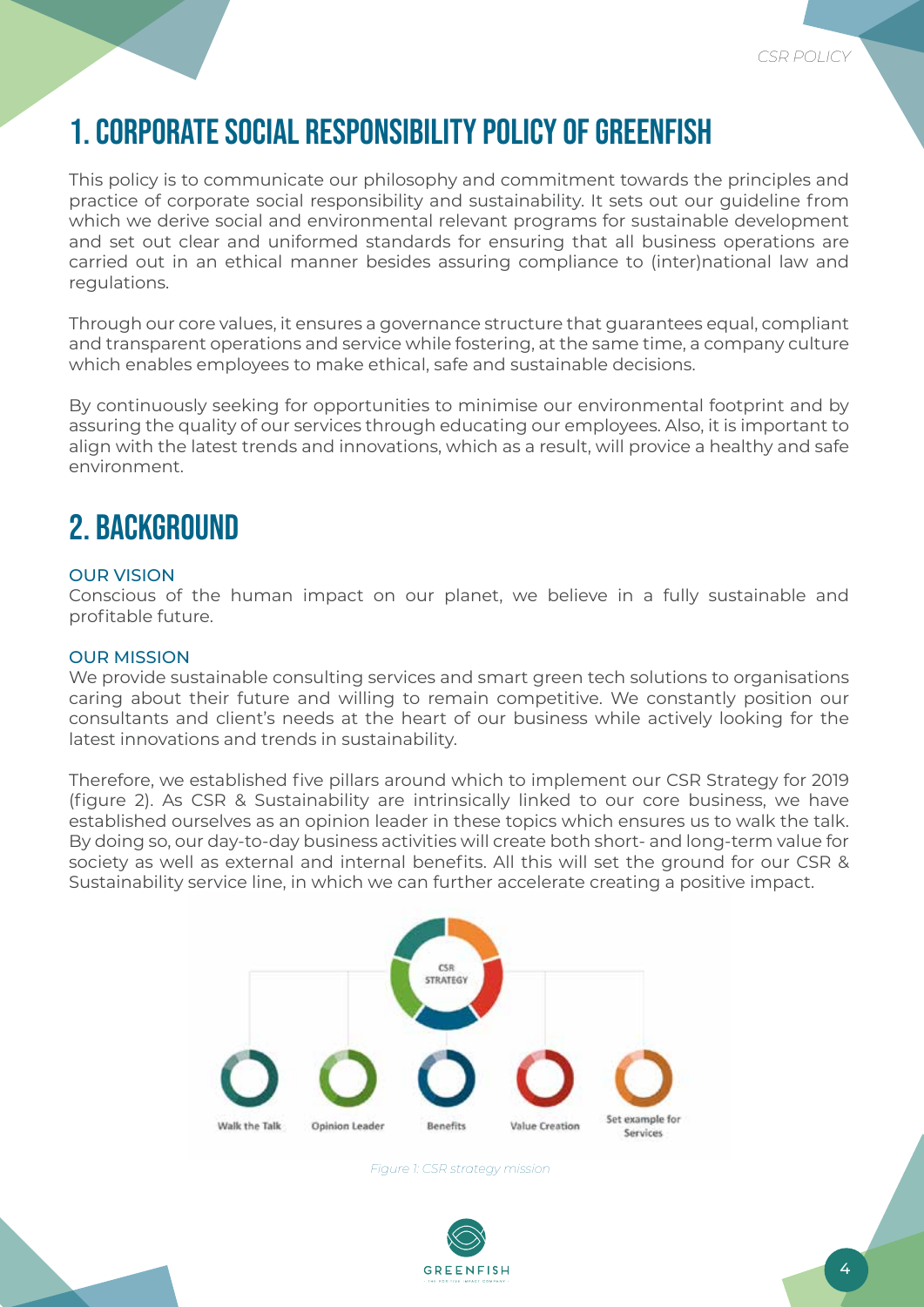#### OUR VALUES

As the Positive Impact Company, we are committed to sustainable development through our core values:



**TRANSPARENCY** 

Believing in honest and transparent relationships with our stakeholders



#### COMMITMENT

Assisting our clients to achieve their sustainable business objectives through our range of services and greentech solutions

*Figure 2: Core Values Greenfish*



#### **RESPON**

Striving to positively impact our environment and minimize our human impact on the planet by carefully choosing our daily actions

### 3. GOVERNANCE STRUCTURE

To ensure that our CSR Policy and our values are implemented and monitored effectively, Greenfish has set up the following governance structures.

#### 3.1 Greenfish Steering Committee

The Greenfish Steering Committee is responsible for the monitoring of all CSR actions and approves all budgets. Also, the Steering Committee oversees the final approval of the set objectives, the strategy and further development of the CSR & Sustainability Committee.

#### 3.2 CSR Manager

The CSR Manager is responsible for allocating budget, implementation of the CSR Policy, monitors the progress on a continuous basis and reports once a year through a CSR Report.

#### 3.3 CSR Officer

The role of the CSR Officer is to support the CSR Manager.

#### 3.4 CSR Referees

The CSR Referees are employees engaged in a specific CSR topic. Their input and feedback are needed while setting up objectives and when implementing the programs and projects as a result of the CSR Policy. Greenfish has defined the following referees:

- ▶ Referee Environment
- ▶ Referee Business Ethics
- ▶ Referee Human Capital
- ▶ Referee Legal

#### 3.5 CSR & Sustainability Committee

The CSR & Sustainability Committee's goal is to ensure implementation of the CSR Policy and to drive for new initiatives. The committee is composed of the CSR Manager, CSR Officer, and CSR Referees aiming to provide strategy, goals, objectives, actions and KPI's which will result in CSR programs and projects.

#### 3.6 Solidarity Projects Committee

The Solidarity Projects Committee implements the solidarity initiative in line with our Greenfish vision to optimise our added value through financial funding and professional volunteering. It is the committee's goal to assure that philanthropic funding is based on a set guideline and prerequisites. Also, the committee will follow up on the funding and the progress of the projects.

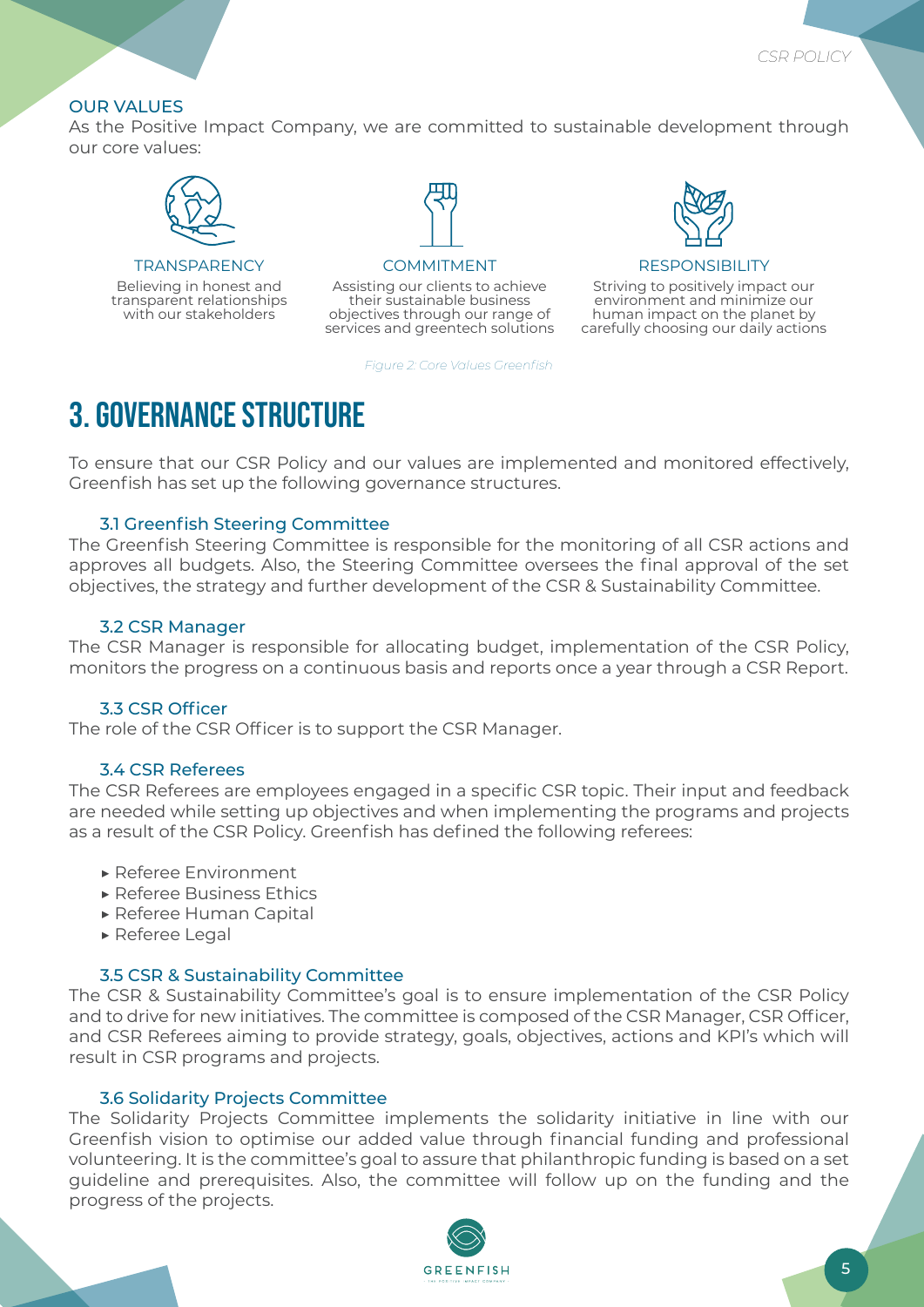

#### *Figure 3: Overview Governance Structure CSR*

# 4. ECOLOGICAL, SOCIAL, AND ECONOMIC SYSTEMS

To ensure that our CSR Policy and our values are implemented and monitored effectively, Greenfish has set up the following governance structures.

#### 4.1 Triple Bottom Line

Greenfish is aware it has an environmental, social, and economical impact. Therefore, the triple bottom line is driving our day-to-day decision-making to reduce our impact and to seek improvements, or even new ways of working.

Although, as this concept is being discussed today in terms of need of improvement, it remains a good basis to set up a sustainable business strategy around. Therefore, we are committed to go beyond the traditional accounting framework and integrate the environmental and social impacts into our business, often referred to as the three P's: people, planet, and profit (Elkington, 1990).

#### 4.2 A step further

Greenfish is based on the interdependence of ecological, social and economic systems. This involves maximising performance within the given preconditions. This means that Greenfish strives for sustainable development that meets the needs of the present without compromising the ability of future generations to meet their own needs (WCED, 1987). Greenfish includes the concept of prosperity in its business activities, guided by the Sustainable Development Goals (United Nations, 2015). A visualisation is shown below in figure 4.



*Figure 4: From the triple bottom line to maximising performance within boundaries. Source: Elkington, (1990) and Senge, (2010)* 

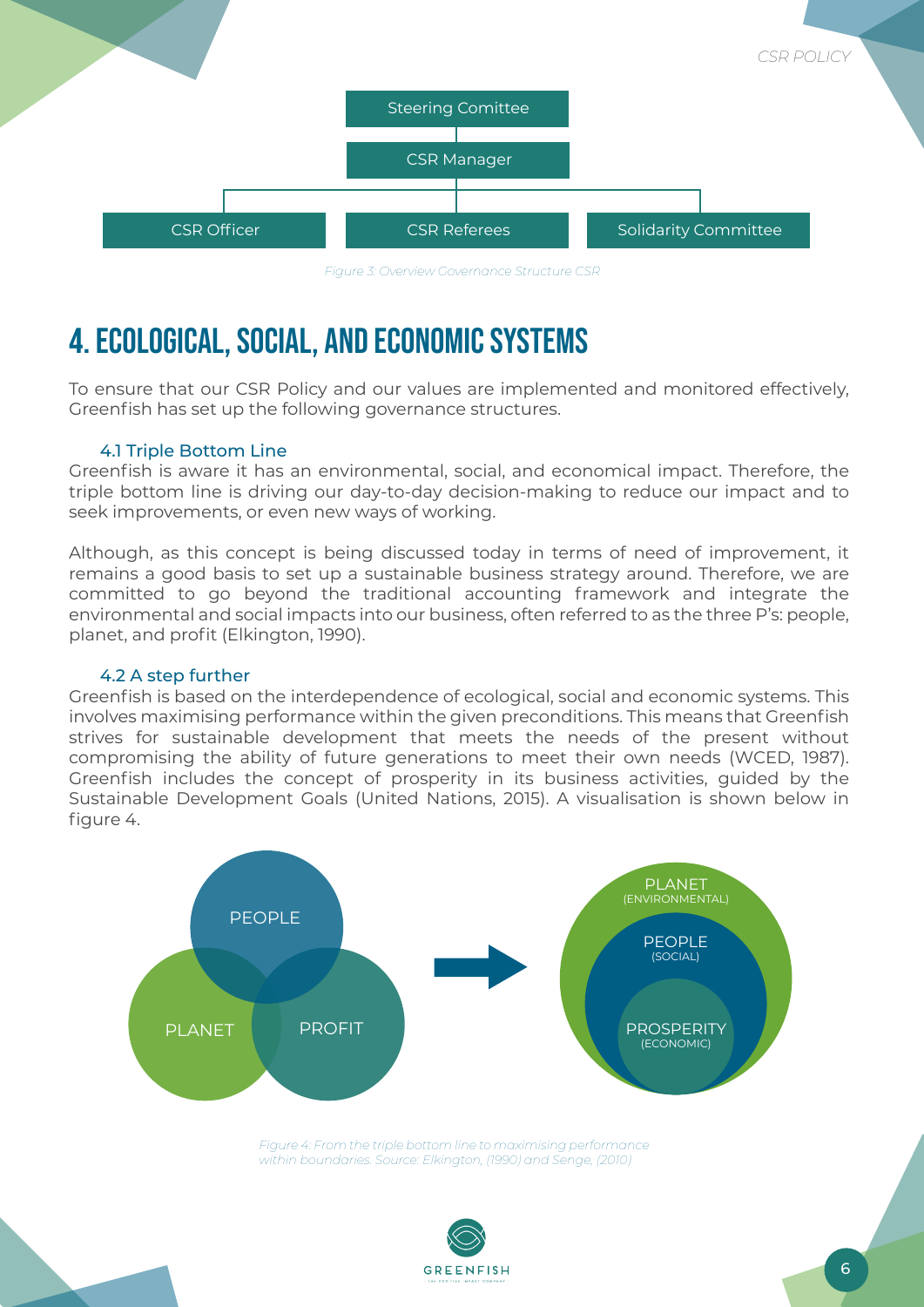# 5. A RESPONSIBILITY TOWARDS THE ENVIRONMENT

Greenfish's first core value emphasises its responsibility to reduce its impact on the environment. As an overall aim, it implies to continually improve environmental performance through specific objectives and actions.

As a result, the company strives to reduce its Greenhouse Gas emissions (GHGs) related to office space, transportation and other activities. Setting up science-based targets and compensating through offsetting for unavoidable emissions must support the company to fulfil its commitments towards the environment.

In addition, waste management will be further improved to reduce waste creation, thus pollution, by minimising resource use. This will be supported by a set of incentives that encourage the adoption of low impact attitudes. The employees will be informed and educated regarding the environmental effects of their activities and encouraged to read and comment on the environmental policy.

To further increase the company's positive impact, stakeholders will have to commit to criteria, which supports reducing Greenfish's impact on its eco-system. As part of our spirit to work together through collaboration, active involvement of co-workers is of essence to the success of the company's approach. A special attention will be given through several incentives, partnerships, and a clear communication towards all stakeholders

### 6. A COMMITMENT TO SOCIETY

As Greenfish's second core value indicates the company commits to society, it implies a fundamental need to create a corporate culture that ensures and promotes Human Rights both internally and externally across its stakeholders.

Therefore, Greenfish aims to apply all principles of the International Human Rights Charter and the fundamental conventions of the International Labour Organisation (ILO) as well as comply to the General Data Protection Regulation (GDPR). As a committed equal opportunity employer, the company will abide by all fair labour practices and ensure that our activities do not directly or indirectly violate human rights in any country (e.g. forced labour).

Pursuing its commitment to the society, the company strives to offer a safe and healthy work environment, producing an atmosphere of well-being that allows colleagues to exercise their responsibilities in a professional manner and evolve in the best possible way. Thus, Greenfish is committed to qualitatively shrinking working hour standards to allow all colleagues to combine their professional life and their private life. Moreover, the company commits to accompany each colleague in their personal and professional development. Furthermore, Greenfish complies with standards and regulations of countries and communities within which it intervenes.

In addition, the Greenfish mindset is based on collaboration, which is one of our values. This state of mind requires tolerance and mutual respect between the different colleagues and teams that are shaped as these various projects unfold. This respect is related to the freedom of faith and personal convictions. It requires openness, honesty and integrity. In this context, any discrimination of any sort will not be tolerated. The company specifically emphasises its

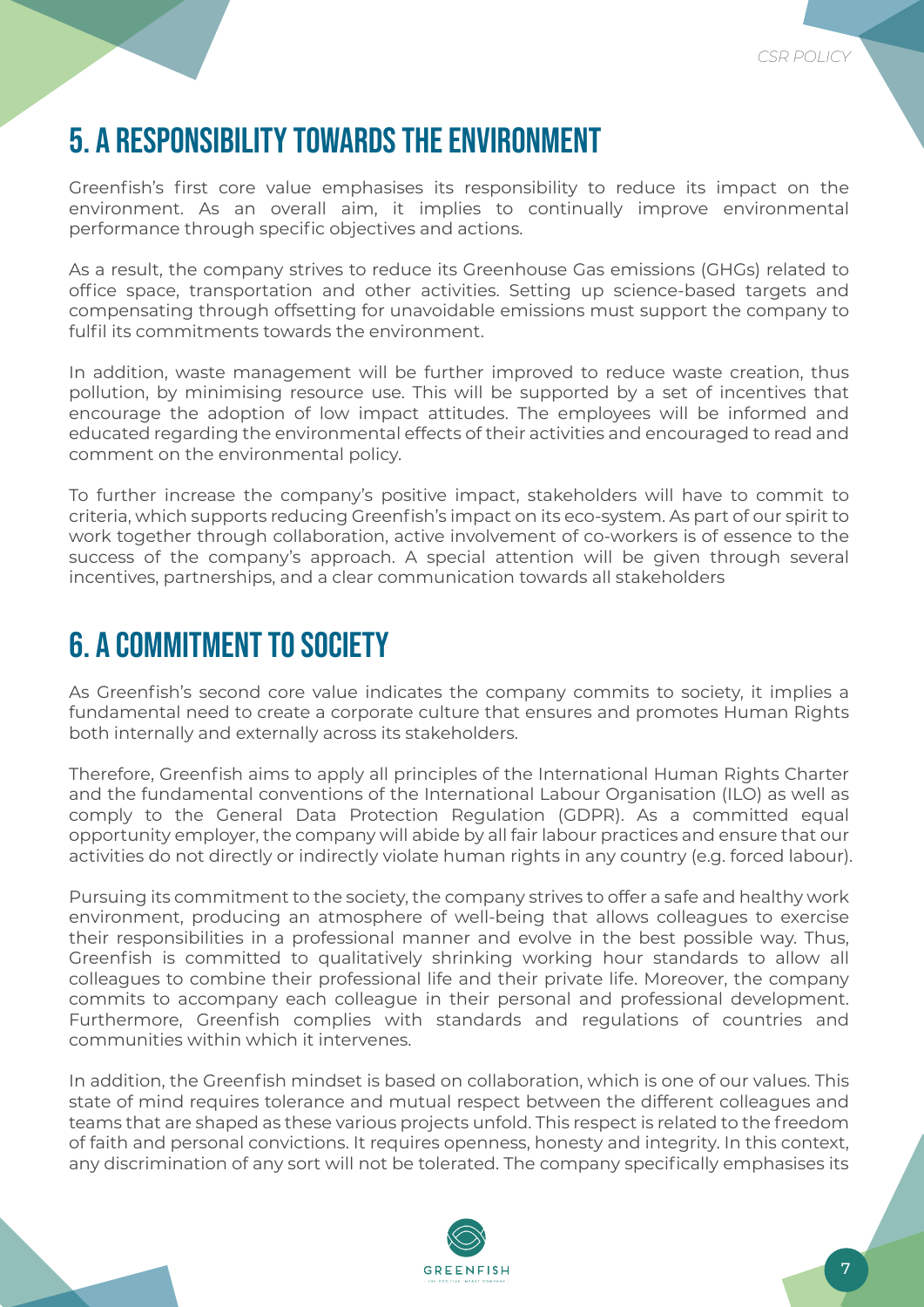willingness to implement a fair and equal remuneration, eliminating any gender wage gap within the workforce. Thus, all colleagues will be payed fairly by assessing their work on an equal basis.

In the same spirit, an equivalent amount of benefits will be offered to colleagues from different offices. The group will strive to harmonise benefit packages at all offices, taking the different laws and regulations of each country into account. By doing so, the company commits to promote equality of opportunity and the value of diversity and inclusion across our workforce.

## 7. TRANSPARENCY IN OUR BUSINESS ETHICS

Emphasised by its last core value, Greenfish's commitment to ethical business behaviour is characterised by its transparency in all its operations and activities while being at the heart of its relationships with all its stakeholders.

Greenfish intends to first guarantee obedience to the laws and rules of the countries within which its branches operate. Also, it aims to equally guarantee the monitoring and application of these guiding principles of integrity, equity, reliability, and transparency that constitute the ethics of our corporate conduct and that of our colleagues.

On the one hand, regarding its organisational governance and beyond legal requirements and accounting standards of each country of business, Greenfish will prove, by its actions, its commitment to the fight against corruption and its willingness to be transparent with regards to its financial transactions. Greenfish will stand ready to provide its clients or any other interested stakeholder with CSR policies and other obliging documents relating to this matter (such as the topic of anti-corruption, anti-money laundering, etc.)

On the other hand, regarding its market conduct, the company assures a political neutrality and commits to choose clients or business sectors whose activities do not violate the ethics and respect of human rights. Moreover, Greenfish commits to comply to good conduct rules in implementing its procurement policy in order to ensure fair competition conditions, a fair selection process of providers, and requesting that suppliers commit to respecting human rights and an ethical conduct of business.

Eventually, Greenfish commits to prevent any conflicts of interest by the revision and the modification of employment contracts, on the subject of loyalty to the company and the prohibition of auxiliary activities, or of shareholdings within third party companies that could compete with the company.

### 8. IMPLEMENTATION, MONITORING AND REPORTING

#### 8.1 Strategy

As of 2019, Greenfish will set up its first CSR Strategy which is based on the outcome of a materiality matrix. The CSR Strategy will include the material topics and its set objectives. Together with the CSR Referees and the Steering Committee, the KPIs will be further developed and approved for implementation.